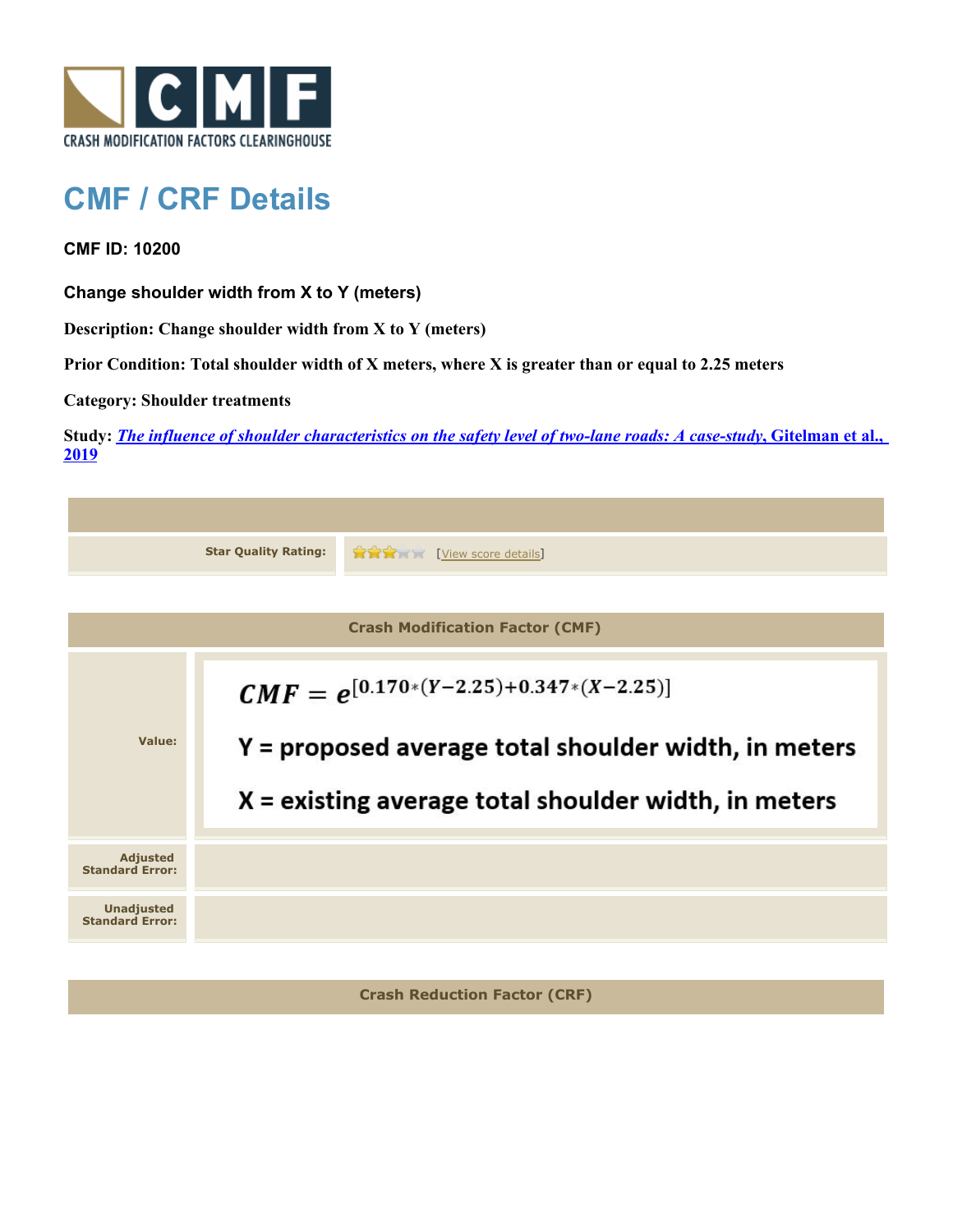

| <b>Applicability</b>                    |                                                                      |  |  |
|-----------------------------------------|----------------------------------------------------------------------|--|--|
| <b>Crash Type:</b>                      | All                                                                  |  |  |
| <b>Crash Severity:</b>                  | K (fatal), A (serious injury), B (minor injury), C (possible injury) |  |  |
| <b>Roadway Types:</b>                   | Not specified                                                        |  |  |
| <b>Number of Lanes:</b>                 | $\overline{2}$                                                       |  |  |
| <b>Road Division Type:</b>              | Undivided                                                            |  |  |
| <b>Speed Limit:</b>                     |                                                                      |  |  |
| <b>Area Type:</b>                       | Rural                                                                |  |  |
| <b>Traffic Volume:</b>                  |                                                                      |  |  |
| <b>Time of Day:</b>                     | All                                                                  |  |  |
| If countermeasure is intersection-based |                                                                      |  |  |
| <b>Intersection Type:</b>               |                                                                      |  |  |
| <b>Intersection Geometry:</b>           |                                                                      |  |  |
| <b>Traffic Control:</b>                 |                                                                      |  |  |
| <b>Major Road Traffic Volume:</b>       |                                                                      |  |  |
| <b>Minor Road Traffic Volume:</b>       |                                                                      |  |  |
|                                         |                                                                      |  |  |

| <b>Development Details</b> |              |  |  |
|----------------------------|--------------|--|--|
| Date Range of Data Used:   | 2008 to 2010 |  |  |